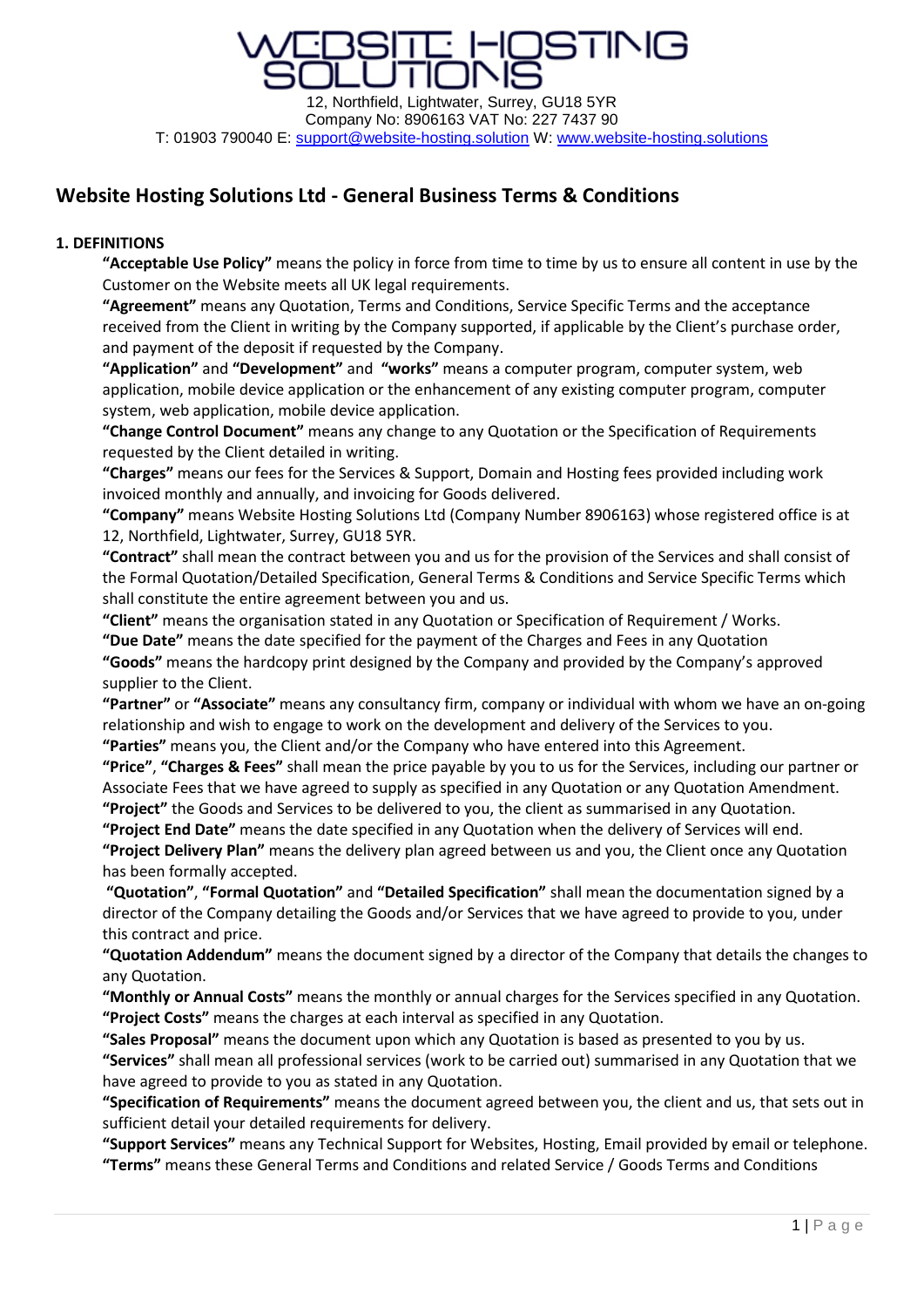

**"Third Party Services"** means those Services provided by a Third Party Service Supplier which are necessary or appropriate to the provision of the Services as summarised in any Quotation.

**"Third Party Service Suppliers"** means any third party, other than Partners and Associates, used by us at our sole discretion on an ad hoc basis to provide Services necessary to fulfill our obligations to you, the Client. **"we"**, **"us"** and **"WHS"** shall mean The Company and "our" shall be interpreted accordingly.

**"you"** shall mean the client named in any Quotation and "your" shall be interpreted accordingly.

#### **2. INTRODUCTION**

**2.1.** These Terms and Conditions ("Terms") and any Quotation and Quotation Addendum (together with any document specifically referred to in either as constituting part of any Agreement) shall constitute the entire agreement ("Agreement") and regulate the business relationship between you and us. By using our services in any way, or by buying from us, you agree to be bound by them.

**2.2.** No representation, warranty or other statement (whether in writing or otherwise) made by the Company shall be of any effect (and is expressly disclaimed by the Company) unless it has been specifically confirmed in writing and set forth in any Quotation.

**2.3.** The Agreement shall not come into effect until any Quotation has been signed by a director of the Company and a director or partner of the Client or some other person with the appropriate authority on behalf of the Client has confirmed their acceptance in writing and the deposit, when invoiced by the Company, has been paid promptly into our bank account. The Client shall have accepted any Quotation by signing it or by accepting the provision of Goods and Services specified therein.

**2.4.** In the event of any conflict between the Terms and any Quotation, any Quotation shall take precedence over the Terms.

#### **3. GENERAL TERMS APPLICABLE TO ALL GOODS AND SERVICES**

**3.1.** The Company shall provide the Goods and/or Services summarised in any Quotation, Quotation Addendum, or in any Specification of Requirements or Change Control Document to the Client.

**3.2.** The Company shall allocate the Charges to Third Party Service Suppliers, Partners and Associates, if appropriate, and in such proportions as the Company shall deem fit, having regard to the size of the Charges and the interests of the Client. The Company may change the proportion of the Charges allocated to any Third Party Service Supplier, Partner and Associate during the course of any month, as it shall deem fit.

**3.3.** The Client is solely responsible for providing relevant information and sign off to proceed through the project plan. Any errors discovered after sign off, the Client is responsible for the additional costs incurred.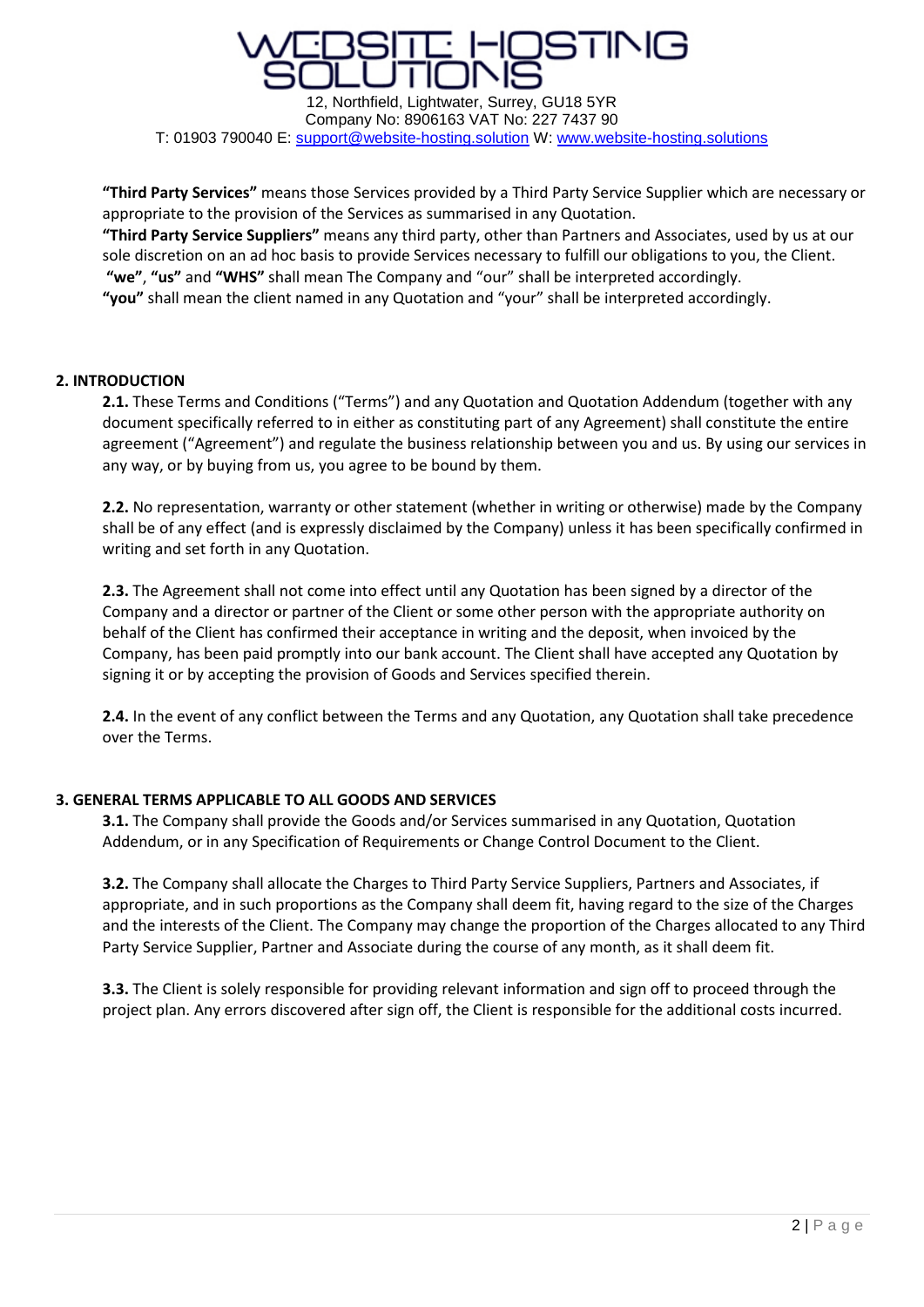

#### **3.4.** Rescheduling the delivery of Goods and Services.

**3.4.1.** In the event that the Client fails to deliver to the Company any essential information that the Company requests to deliver the Goods and Services within the agreed timeframes as part of the project delivery plan of such requests, the Company reserves the right to suspend all work on the design, development or delivery of the Goods and Services and reschedule the development or delivery of the Goods and Services once the Client has complied with the Company's requests. The Company may make an additional charge to the Client for the additional cost it has incurred, which are reasonable and substantiated, and have been incurred as a result of the disruption to restart the development or delivery of the Goods and Services.

#### **4. RESPONSIBILITIES OF THE COMPANY**

#### **4.1. Facilities**

The Client shall provide the necessary computer equipment, communications facilities, software tools, stationery and other consumables that the Company requires to perform the Services as part of any Quotation, unless otherwise specified.

#### **4.2. Provision of Development & Support Services**

The Company will supply Development and Support services in accordance with any Quotation, Quotation Addendum, or in any Specification of Requirements or Change Control Document provided by the Client. The Company shall, at its' sole discretion utilise whatever coding language, practice or methodology that it sees fit in order to fulfill the Client requirement as specified.

#### **4.2.1. Care & Due Diligence**

The Company will create any application, development or support with due care and diligence, utilising modern methodology, current browser requirements and best practice, wherever possible and to the best of it's capability. The Company will decide by its' sole discretion if any application or development be applied to a test or live environment in consultation with the Client.

#### **4.2.2. Testing**

The Company will test any application or development against the specification provided to ensure that such complies with the specification. The Client has the responsibility to test and sign off the application or development prior to deployment to a live environment across all browsers and devices as the Client deems necessary. The Client shall report in writing via the Change Control Document all failures of the application or development where the development has not complied with the quotation or specification of requirement. The Company reserves the right to charge for changes to the quotation or specification of requirement if the changes are deemed to be out of scope and agreed by the Client.

#### **4.2.3. Guarantees**

The Company will provide a 3 month guarantee of all works from the date of launch to a live environment. After such a period it is the sole discretion of the Company whether to charge the client for any imperfections in the works subsequently discovered. The Company will not be liable for any losses incurred by the Client as a consequence of any defects in any works that have reached the end of the 3 month guarantee period.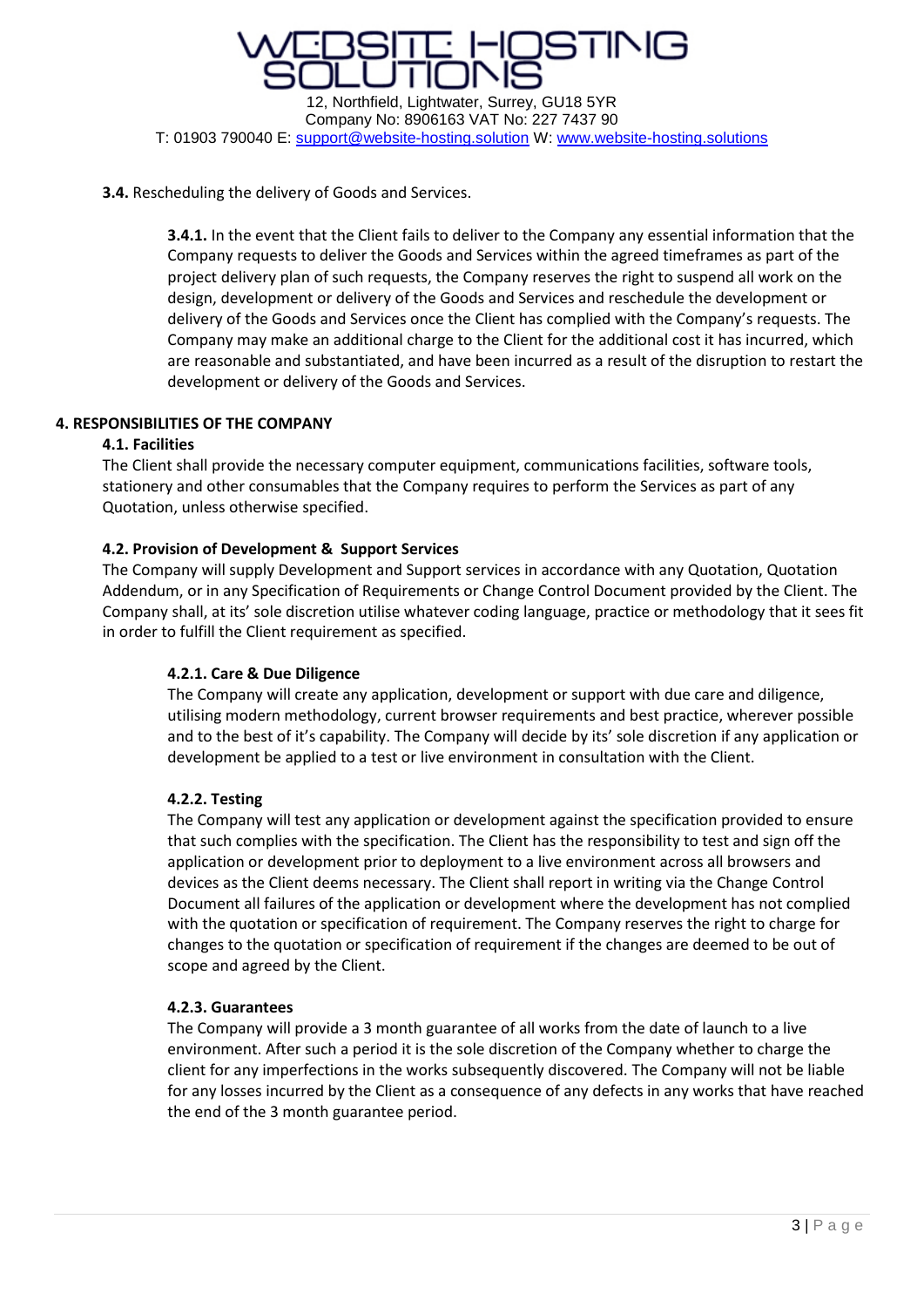## STINK

12, Northfield, Lightwater, Surrey, GU18 5YR Company No: 8906163 VAT No: 227 7437 90 T: 01903 790040 E: [support@website-hosting.solution](mailto:support@website-hosting.solution) W: [www.website-hosting.solutions](http://www.website-hosting.solutions/)

#### **4.2. Supervision of the Company's staff, Partners and Associates, and Third Party Suppliers**

The Company may assign any of its staff or Partners and Associates, and Third Party Suppliers it considers appropriate to provide the Goods and Services and the Company shall be responsible for the conduct and the quality of work carried out by its own staff and that of its Partners and Associates, and Third Party Suppliers.

#### **4.3. Reports**

Dependent upon the product or service taken, the Company shall produce reports to the Client, in the format agreed in any Project Delivery Plan, as and when agreed with the client required by the Client.

#### **4.4. Suspension of Services**

The Company may from time to time suspend Services under this Agreement to carry out any work to upgrade or maintain the Company's data network, having provided at least five days' notice in writing of its intention to do so, whenever practicable to do so.

#### **4.5. Your details Information**

The Company stores information about you for the purposes of doing business with you and to send you occasional Marketing Emails concerning enhancements and updates to your Website. We will only hold your information for the period of time we do business with you and will destroy all your information when you cease trading with the Company.

The Client authorises the Company to retain and use the personal information stored for the purposes of doing business with you and send you occasional emails as described above. You may view and update your details in our client area at [http://www.website-hosting.solutions/accounts.](http://www.website-hosting.solutions/accounts)

#### **5. CHARGES**

**5.1.** The Client shall pay the charges specified in any Quotation, Change of Specification or Out of scope invoice, plus VAT at the applicable rate at the date of Invoice to the Client.

**5.2.** The Company shall invoice the Client for the Charges as outlined in any Quotation or any subsequent Project Delivery Plan milestones. The Client shall provide the Company with cleared funds for the amount of that invoice within 14 days of the invoice date.

**5.3.** If the Client fails to comply with Clause 5.2, the Company shall be under no obligation to provide the Goods and Services until the outstanding Charges have been received by the Company. Where Charges are paid late, the Company shall not be liable for failing to meet any pre-agreed deadlines, which shall be adjusted as necessary from the date payment is received.

**5.4.** If the Client is subject to a monthly payment schedule it is the Client's responsibility to ensure that payment is made to the Company's bank on time. If the Client misses a payment date the whole of the outstanding amount becomes due within 14 days of the default.

**5.5.** In the event that the Client feels it has a bona fide reason not to pay the Charges on time, the Client must, within five days of the invoice date, write to the Company explaining its reasons why payment is being withheld. The Company will then investigate the Client's reasons for non-payment and put forward a resolution to the Client within five days of receipt of the non-payment notice from the Client. Both Parties agree to resolve any problems within 10 days in so far as it is practical. If there is no agreement between the Parties to resolve the problems then clause 11.3 will prevail.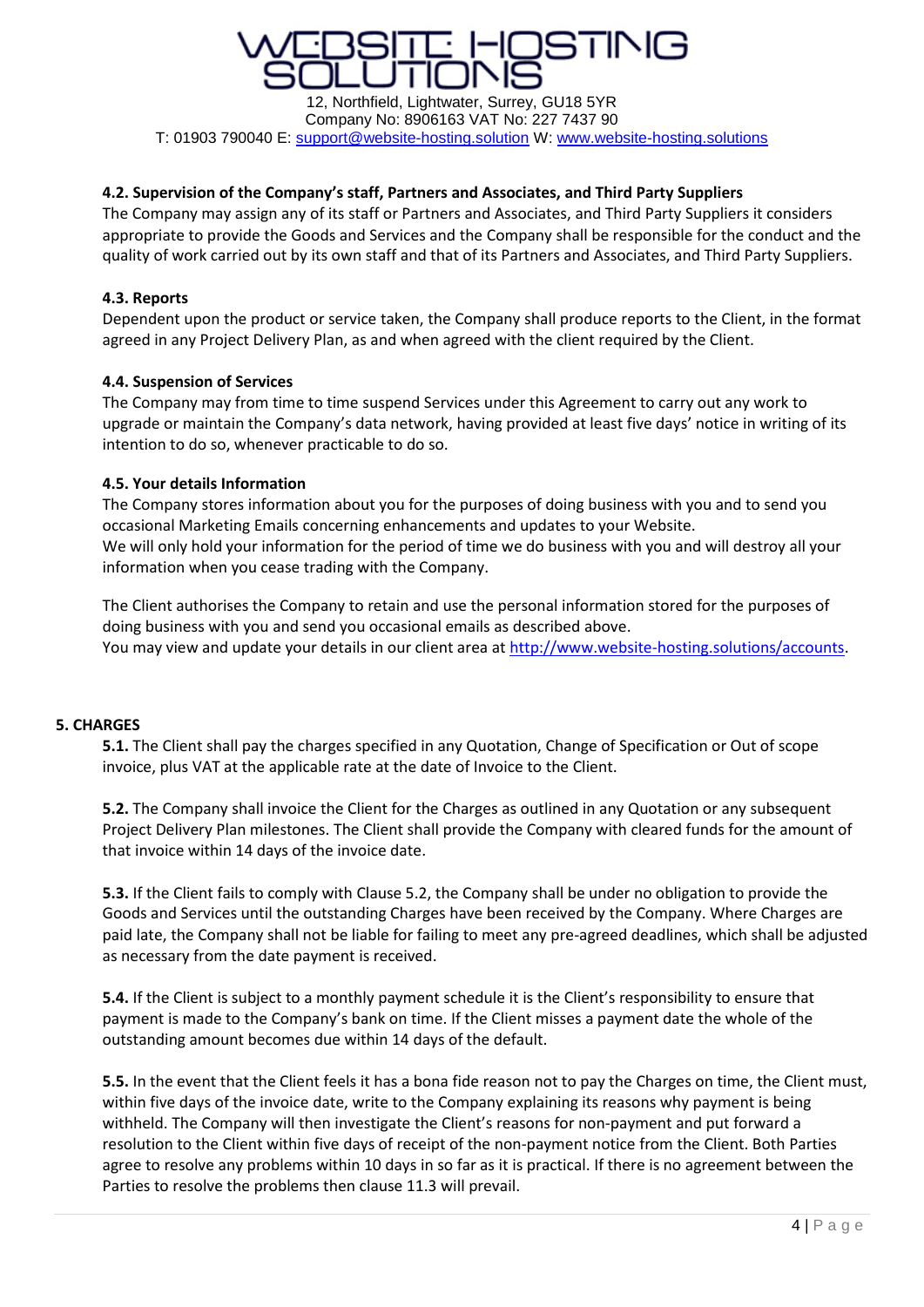### STINIC 12, Northfield, Lightwater, Surrey, GU18 5YR Company No: 8906163 VAT No: 227 7437 90

T: 01903 790040 E: [support@website-hosting.solution](mailto:support@website-hosting.solution) W: [www.website-hosting.solutions](http://www.website-hosting.solutions/)

**5.6.** In the event of additional works, the client acknowledges that the Company may charge an agreed rate and that the client will pay the Company for all work not included in the Formal Quotation. The rates will vary between categories of work. At the clients' request to carry out any additional work, the Company will advise the client of the additional costs of that work for which the client will be additionally liable.

**5.7.** Travel Expenses incurred by the Company's representatives travelling to the Client and back to the Company's office will be charged to the Client monthly in arrears based on 45p per mile by car or at cost using public transport plus the cost of the time spent by the individual providing the Service travelling, at the individual's prevailing hourly rate or part thereof.

#### **6. COPYRIGHT AND INTELLECTUAL PROPERTY**

**6.1.** Subject to Clause 6.2, all copyright and trademarks in software, imagery and/or content produced by the Company for the use of the Client under this Agreement, which is the property of the Company as the author, shall remain the property of the Company until all monies due to the Company under any Quotation, Quotation addendum or Specification of Requirement have been paid up to the Project End Date. Upon the Company receiving all outstanding monies, the Company shall assign all such copyright and trademarks to the Client.

**6.2.** The copyright and intellectual property in any software and content used by the Company to provide the Services for the Client under any Quotation, Quotation addendum or Specification of Requirement, which belongs to the Company or another third party, shall at all times remain the property of the Company and any such third party, and the Company shall grant a non-exclusive licence to use such software and content to the Client but only in connection with the Services for the duration of any Quotation, Quotation addendum or Specification of Requirement.

**6.3.** All work remains the property of the Company until the account has been settled in full.

**6.4.** Any copyright, trademark or other intellectual property provided by the Client for use by the Company in connection with the Goods and Services which is the property of the Client shall remain the property of the Client and the Client shall grant a non-exclusive licence of such intellectual property rights to the Company for the duration of this Agreement.

**6.5.** If any copyright, trademark or other intellectual property provided by the Client for use by the Company in connection with the Goods and Services is the property of any third party and is not held by the Client under licence, the Client shall ensure all necessary consents, authorisations or licences to allow the use by the Company of such copyright, trademarks or other intellectual property in connection with the Goods and Services are obtained prior to the delivery of the Goods and Services.

**6.6.** Where any copyright, trademark or other intellectual property provided by the Client for use by the Company in connection with the Goods and Services is held by the Client under licence ("the Master Licence"), the Client shall licence such copyright, trademark or intellectual property to the Company at no cost, on the same terms as the Master Licence and the Client warrants that it is entitled to do so.

**6.7.** The Client shall indemnify the Company in full against all liability, loss, damages, costs and expenses (including legal expenses) awarded against or incurred or paid by the Company as a result of or in connection with any breach by the Client of clauses 6.4, 6.5 and 6.6 up to £1 million.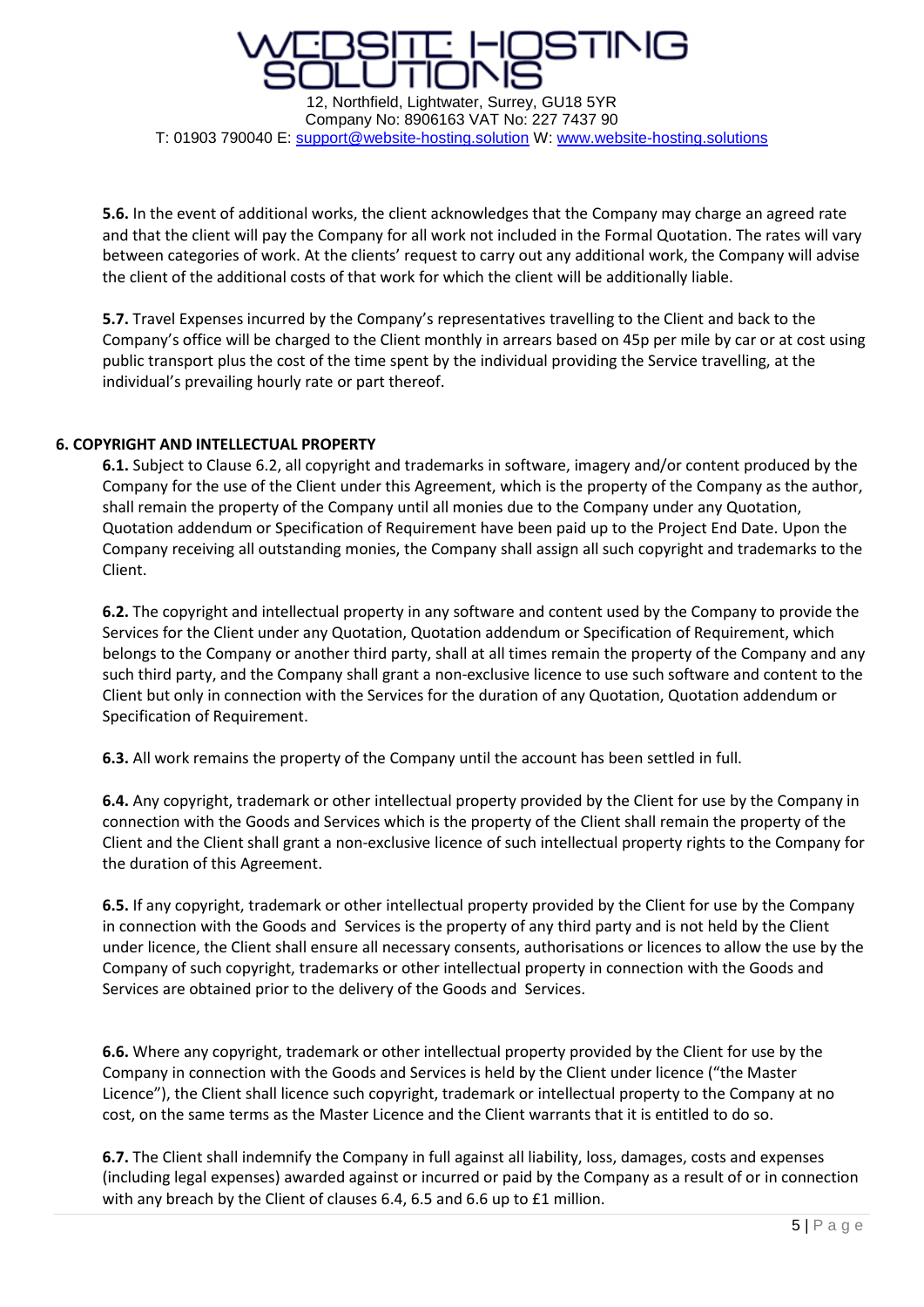

#### **7. CONFIDENTIALITY**

**7.1.** The Company and the Client agree to treat any company information received from the other which is confidential or proprietary in nature or which is specified by the Party providing the information as being confidential with the same degree of care and diligence with which they treat their own information that is of a confidential and proprietary nature and shall not disclose the same to any person, firm or company without the disclosing Party's consent unless required by law. The provisions of this clause shall survive the termination of this Agreement for a period of two years, but the restrictions contained in this clause cease to apply to any information, which is in the public domain.

**7.2.** The Company reserves the right to work with any competitor business to the Client.

#### **8. CHANGES TO ANY QUOTATION**

**8.1.** If the Company wishes to make any changes to any Quotation, impacting the Third Party Supplier, Charges, Project Delivery Plan, the Company shall give notice in writing to the Client of the changes it wishes to make for discussion. The Company shall within seven days of such notice inform the Client of the impact (cost and time) of the requested changes in writing (the Change Control Document).

**8.2.** If the Client accepts the impact of the proposed changes notified to it by the Company in writing, the changes shall be set out in a written document ("Quotation Addendum") which shall be executed by a director of the Company and a director or partner of the Client or some other person with the appropriate authority on behalf of the Client, which document shall also form part of this Agreement.

**8.3.** If there is any change to the Services causing an increase in Charges under this clause 8 during any calendar month and such change is to take effect immediately, the Company shall provide to the Client, as soon as possible after the execution of any Quotation Addendum, with an invoice setting out the amounts due to the Company which must be settled by the Client within 14 days of the invoice date.

**8.4.** If the Client rejects the changes proposed by the Company in writing, the Company may at its discretion give notice to the Client to terminate this Agreement in writing subject to the provision of clause 11.1.1.

**8.5.** The Client may request a change to any Quotation in writing to the Company. If the Company accepts the change, a Quotation Addendum will be prepared by the Company and signed off by each Party's authorised representative. In the event that the change request from the Client is not accepted by the Company, any Quotation or any preceding Quotation Addendum in force, prior to the change request, will remain in force until the date this Agreement is due to terminate, or unless subsequently changed using the Change Control Document.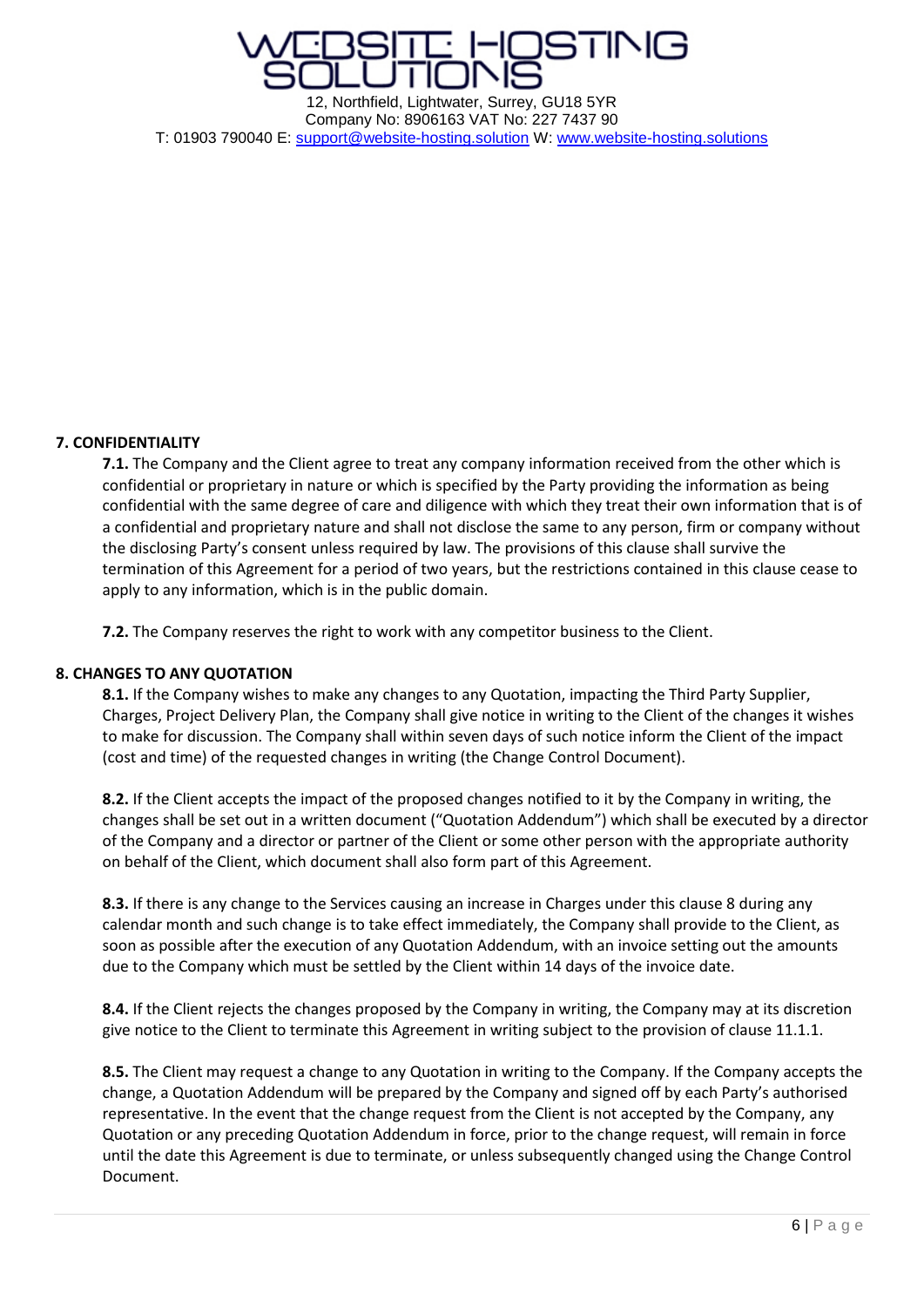**ISTING** 12, Northfield, Lightwater, Surrey, GU18 5YR Company No: 8906163 VAT No: 227 7437 90

T: 01903 790040 E: [support@website-hosting.solution](mailto:support@website-hosting.solution) W: [www.website-hosting.solutions](http://www.website-hosting.solutions/)

#### **9. WARRANTIES**

**9.1.** Services provided by the Company:

**9.1.1.** The Company warrants that the Goods and Services will be provided with reasonable skill and care.

**9.1.2.** The Company warrants that it will use all reasonable endeavours to select and use the Third Party Service Suppliers, Partners and Associates, if required, that are most appropriate for the Goods and Services to be delivered to the Client, but for the avoidance of doubt the Company will use its reasonable skill and care to ensure that such Third Party Service Suppliers, Partners and Associates will offer the best value for money.

**9.1.3.** The foregoing warranties are exclusive and in lieu of all other warranties, whether expressed or implied, written or oral, statutory or otherwise.

#### **9.1.4. Goods and Services procured for the Client by the Company**

The Company will not be liable for any defects in Third Party Services supplied by or procured for the Client by the Company from any Third Party Service Supplier, except insofar as the Company has the benefit of any warranties as to the Third Party Services from that Third Party Service Supplier, in which case the Company will make all reasonable efforts to assign to the Client all such warranty rights, and the Client's sole claim to redress for any defects in these Services will be against the Third Party Service Supplier.

#### **10. LIMITATION OF LIABILITY**

**10.1.** Any claim under this Agreement by the Client shall be notified to the Company in writing within 28 days from the end of the month in which the Goods and/or Services were provided or were due to be provided. If the Client does not notify the Company of its claim in accordance with this clause, the Company shall have no liability under this Agreement.

**10.2.** Under no circumstance shall the liability of the Company under or in connection with this Agreement exceed the fees paid by the Client to the Company for the previous three months.

**10.3.** Neither Party shall not be liable to the other by reason of any representation (unless fraudulent), or any implied warranty, condition or other term, or any duty at common law, or under the express terms of this Agreement, for any indirect, special or consequential loss or damage (whether for loss of profit or otherwise), costs, expenses or other claims for compensation whatsoever (whether caused by the negligence of either Party, its employees or Partners, Associates or sub-contractors or otherwise) which arise out of or in connection with this Agreement. Nothing in this Agreement shall limit either Party's liability for death or personal injury caused by either Party's negligence.

**10.4.** The Company shall not be liable to the Client for any failure whether consequential, special or indirect damages, loss of profits and liquidated damages.

#### **11. TERMINATION OF THE AGREEMENT**

**11.1.** This Agreement will terminate:

**11.1.1** On the Project / Service End Date or, if no Project End Date is specified in any Quotation or Project Plan on three months' written notice from either of the Parties or

**11.1.2** If the Project fails the acceptance criteria if specified in any Quotation or any Specification of Requirements, other than for minor faults, the Company will, at its sole discretion, rectify any faults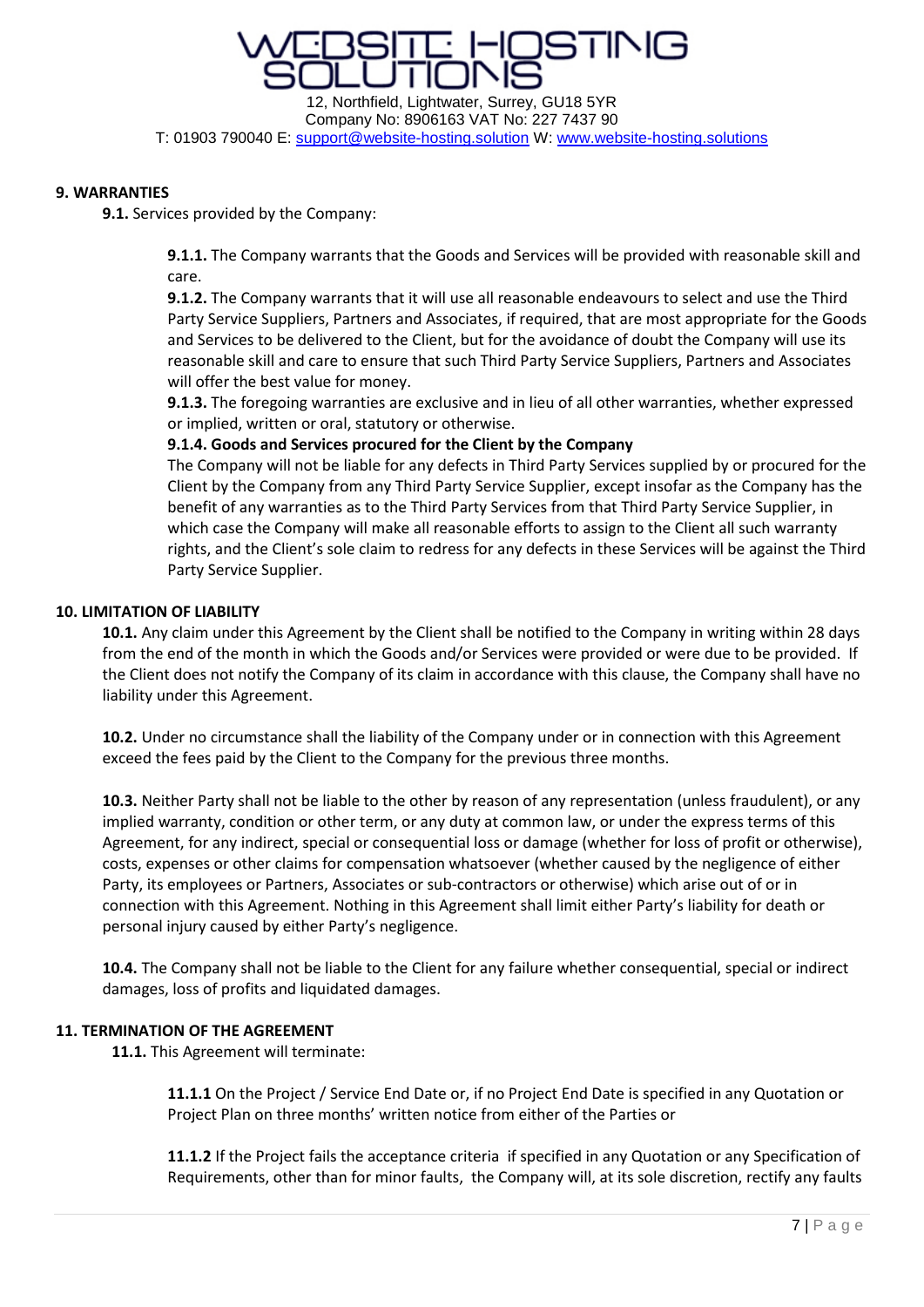# 12, Northfield, Lightwater, Surrey, GU18 5YR

Company No: 8906163 VAT No: 227 7437 90 T: 01903 790040 E: [support@website-hosting.solution](mailto:support@website-hosting.solution) W: [www.website-hosting.solutions](http://www.website-hosting.solutions/)

to the satisfaction of the Client within 30 days of the date of such failure, unless otherwise agreed between the Parties.

**11.1.3** For any other reason specified in this clause 11.

**11.2.** Either Party may terminate this Agreement immediately on written notice to the other Party if the other Party has become bankrupt or officially insolvent or is the subject of any winding-up proceedings (not being a members' voluntary winding-up for the purposes of reconstruction or amalgamation) or is the subject of an appointment of a receiver, administrative receiver or administrator.

**11.3.** If the Client fails to pay the Charges within 14 days of the day of which they became due for payment, the Company may terminate this Agreement immediately on written notice to the Client.

**11.4.** Without prejudice to clause 11.3, if either Party is in material breach of this Agreement, and fails to remedy such breach within 14 days of written notification of the breach from the other Party, the other Party may terminate this Agreement immediately on written notice.

**11.5.** In the event that the Client repeatedly fails to deliver to the Company any content that is required by the Company to deliver the Goods and Services in accordance with the Project Plan, the Company may terminate the Agreement upon giving the Client seven days' written notice. In such event the Company will not be under any obligation to refund any deposits or monies paid.

**11.6.** In the event that the client terminates this contract then the client shall be liable to pay to the Company, and we shall invoice the client for the Services carried out up to and including the date of termination and in addition the client agrees to indemnify us for all costs and expenses incurred on the client's behalf in the provision of the Services.

**11.7.** In the event that the services of the Company are no longer required by the Client, the Company will erase all personal information for the Companys' Database and systems in accordance with the law.

#### **12. CONSEQUENCES OF TERMINATION**

12.1. In the event that this Agreement is terminated under clause 11.1.1 by the Client, the Client agrees to pay the actual Charges during the 3 months' notice period to the Company, subject to a minimum charge. This minimum charge is calculated, based upon the Client's previous 3 month period invoices with the Company.

**12.2.** In the event that the Company wishes to terminate the Agreement due to the Client not paying invoices outstanding to the Company on time, the Company may suspend or terminate this Agreement without any liability to the Client for loss of business due to the website or internet not working.

#### **13. THIRD PARTY SERVICE SUPPLIERS**

**13.1.** The Company shall select and use Third Party Service Suppliers for the provision of such Third Party Services as the Company at its sole discretion deems necessary for or appropriate to the provision of the Goods and Services.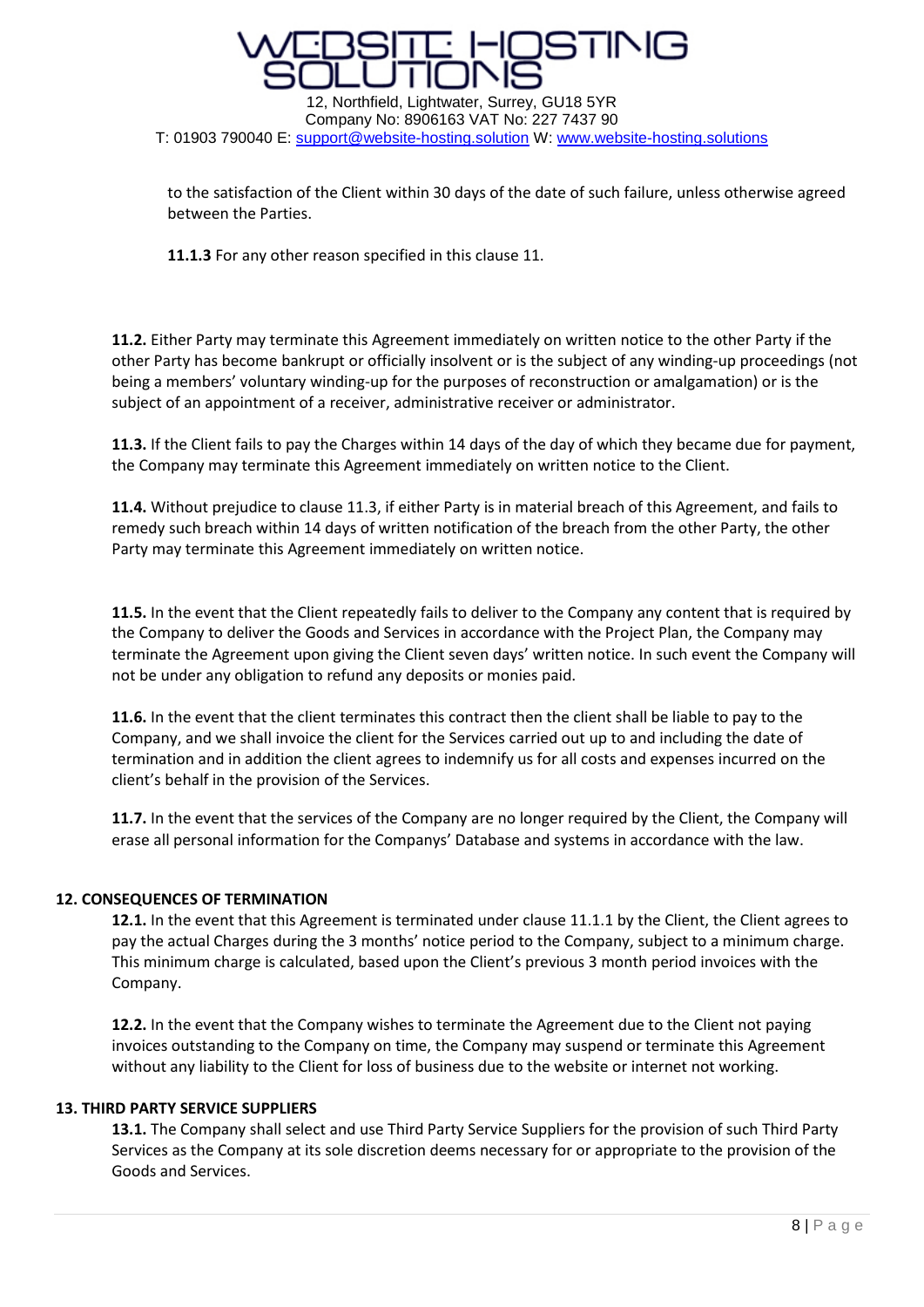

**13.2.** Where a Third Party Service Supplier is specified in the Project Delivery Plan, the Company shall use such Third Party Services Supplier to provide the Goods and/or Services.

**13.3.** Where a Third Party Service Supplier is specified in the Project Delivery Plan and cannot provide the Goods and Services, and the Company reasonably considers that the specified Third Party Supplier is no longer suitable to provide the Goods and Services the Company shall have the right to use another Third Party Supplier to provide such Goods and/or Services without the prior approval of the Customer. Prior to the appointment of a replacement Third Part Supplier the Company will notify the Client of its intention to appoint an alternative Third Party Supplier.

#### **14. RESOLUTION OF DISPUTES**

**14.1.** If any dispute or difference shall arise between the Parties as to the meaning of this Agreement or any matter or thing arising out of or connected with this Agreement then it shall be referred to the determination of a mediator to be appointed by agreement of the Parties or (in default of agreement) to be nominated by the President for the time being of the Chartered Institute of Arbitrators. The costs of such mediation shall be borne by the Party that initiates the dispute. The mediator shall act as expert and not as arbitrator and his decision shall be final and binding upon the Parties.

#### **15. GENERAL**

**15.1.** Neither Party shall be liable for any default arising due to any act beyond the their control, including, but not limited to, acts of God, war, terrorist action, strike, lockout, industrial action, fire, flood, drought, tempest or failure of any telecommunications system.

**15.2.** This Agreement shall be governed by and construed in accordance with the laws of England and the Parties hereby submit to the exclusive jurisdiction of the English Courts.

**15.3.** This Agreement is personal to the Client and the Client shall not assign or transfer or purport to assign or transfer to any other person or company any of its rights or sub-contract any of its obligations hereunder without the prior consent from the Company, which would not be unreasonably withheld.

**15.4.** No waiver by either Party of any breach of this Agreement by either Party shall be considered as a waiver of any subsequent breach of the same or any other provision.

**15.5.** If any provision of this Agreement is held by any competent authority to be invalid or unenforceable in whole or in part the validity of the other provisions of this Agreement and the remainder of the provision in question shall not be affected thereby.

**15.6.** Any notice to be served on either Party by the other shall be sent by pre-paid recorded delivery or registered post or email and shall be deemed to have been received by the addressee within seventy-two (72) hours of posting or twenty-four (24) hours if sent by email to the correct email address of the addressee.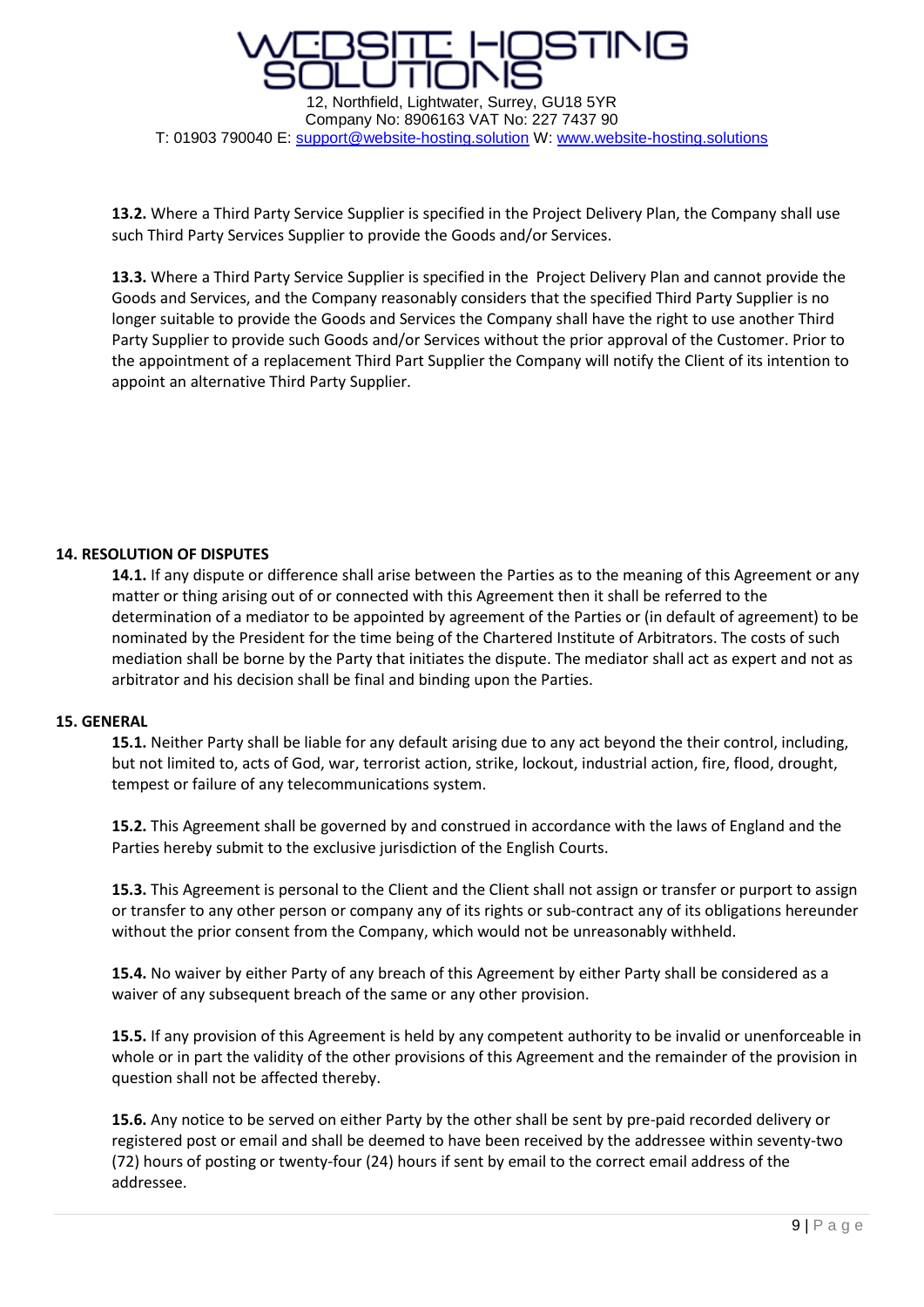

Company No: 8906163 VAT No: 227 7437 90 T: 01903 790040 E: [support@website-hosting.solution](mailto:support@website-hosting.solution) W: [www.website-hosting.solutions](http://www.website-hosting.solutions/)

**15.7.** The Company's liability under this Agreement is limited to indemnities in respect of IPR, death, bodily injury or property damage.

**15.8.** Headings in this Agreement are for convenience only and shall not affect the interpretation of this Agreement.

#### **16.0 PRESENCE ON OUR PORTFOLIO**

**16.1.** The Company reserves the right to add an article, images and link to your Web Site in the portfolio section of the Company's web site confirming that it developed and supplied its professional services. The primary purpose of this is to act as a showcase of the services the Company can provide to its clients but should also have the effect of increasing traffic to the client's Web Site. If you do not wish for the Company to exercise this right then the client must notify the Company in writing.

#### **G21. WAIVER**

The failure by either party to enforce at any time or for any period any one or more of the terms or conditions of this Contract shall not be a waiver of them or of the right at any time subsequently to enforce all terms and conditions of this Contract.

#### **Website Hosting Solutions Ltd - Hosting & Domain Terms & Conditions**

To complete the registration / order process for any Domain or Hosting Service you must read, and agree to be bound by, all of these Hosting & Domain Terms & Conditions.

#### **1. DOMAIN DISPUTE POLICY & REGISTRATION AGREEMENT**

**1.1.** You agree that in the event of a domain name being challenged by a third party, you agree to defend, indemnify and hold harmless The Company and any applicable domain name registry, and the directors, officers, employees and agents of each of them, for any loss, damages or costs, including reasonable legal fees, resulting from any third party claim, action or demand related to your domain name or the use thereof.

**1.2.** In the following registry terms and conditions, you should pay particular attention to the terms dealing with the use and disclosure of personal data, and the Registrar's right to refuse registration if it does not receive the appropriate registration fee.

**1.3.** You agree to giving The Company the necessary authority to enter yourself into a contract with the appropriate domain name registry on their applicable terms and conditions listed below:

**1.3.1.** Nominet UK Terms and Conditions for names ending in uk.

**1.3.2.** Centralnic Terms and Conditions for names ending in uk.com, uk.net, gb.com, gb.net, eu.com, de.com, cn.com & jpn.com.

**1.3.3.** OpenSRS registration agreement for all other types of domain names.

**1.3.4.** ICANN Uniform Dispute Resolution Policy.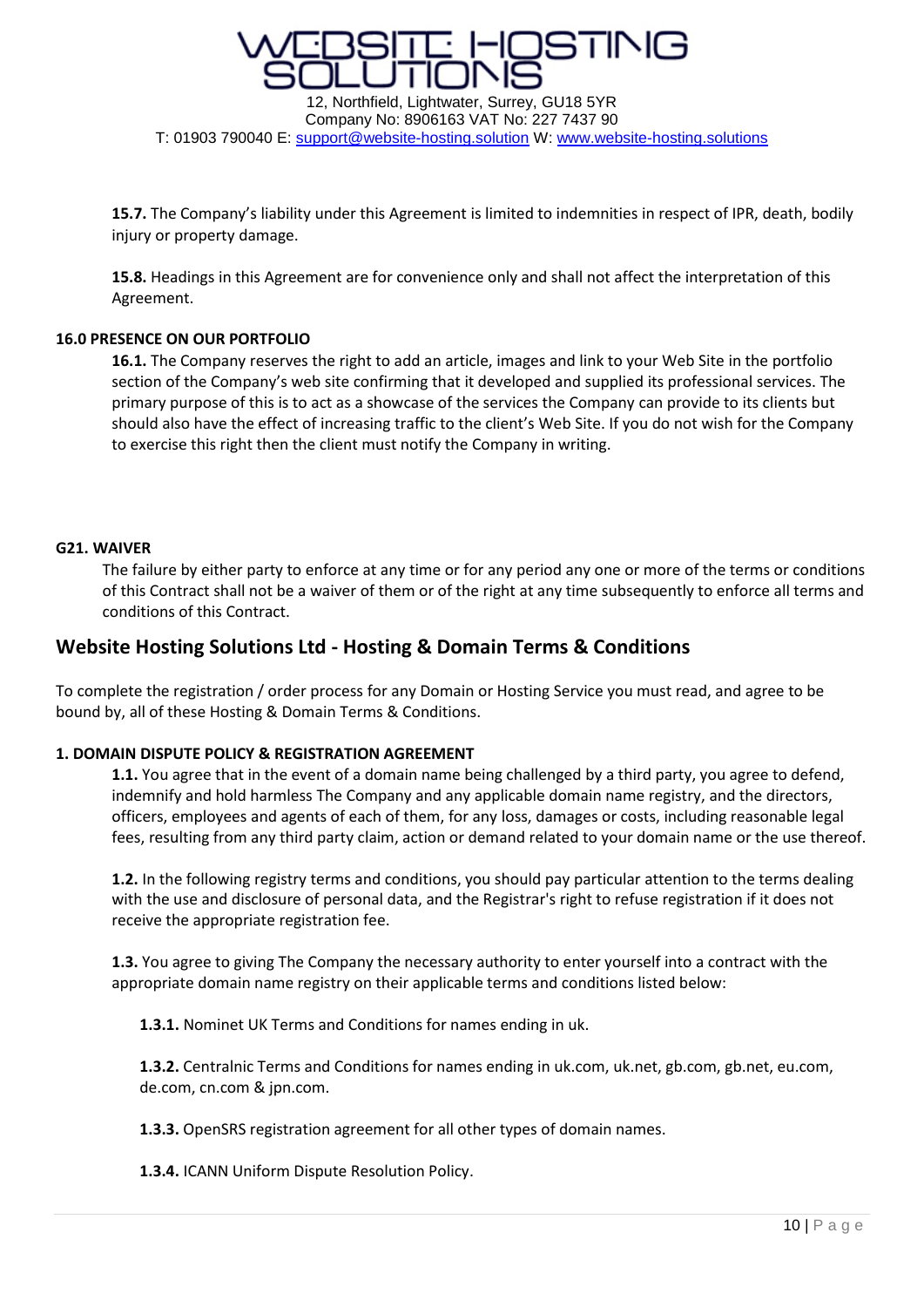

**1.3.5.** ICANN's Registrant's Benefits and Responsibilities page.

**1.3.6.** ICANN's site for registrant education.

#### **2. DOMAIN / HOSTING FEES & SERVICES**

**2.1.** As consideration for the services you have selected, you agree to pay to us in advance, the applicable fees for the service(s) you have chosen. The Company will attempt to notify you via email when renewal fees are due and it shall be your responsibility to ensure that such fees are paid before the due date. Should any registration or renewal fees go unpaid by their due date, your Hosting / domain registration and any associated services will be suspended, pending termination.

**2.2.** You agree that The Company shall have no liability whatsoever with respect to any such suspension or termination and that the domain name may be cancelled or reassigned in the event of delinquency.

**2.3.** If a domain name registration has been allowed to expire, it may still be possible to recover and renew. In this case, a 'redemption' fee may be requested from the client.

**2.4.** The Company makes no guarantees that all attempted renewals or recoveries will be successful and it is the registrant's responsibility to check the WHOIS database to ensure their domain name has been renewed.

**2.5.** The Company makes no guarantees your hosting service will be available 100% of the time, due to essential Maintenance, Hacking, Your code or 3<sup>rd</sup> party code. In the event of the Web Server being off-line you agree to allow us 30 minutes to resolve the issue before reporting the error you are receiving.

#### **3. DOMAIN & HOSTING CANCELLATIONS, TRANSFERS AND CHANGES**

**3.1.** We will cancel, transfer or otherwise make changes to domain name registrations under the following circumstances:

**3.1**.**1.** Our receipt of written or appropriate electronic instructions from you or your authorised agent to take such action.

**3.1.2.** Our receipt of an order from a court or arbitral tribunal, in each case of competent urisdiction, requiring such action.

**3.1.3.** Our receipt of a decision of an Administrative Panel requiring such action in any administrative proceeding to which you were a party and which was conducted under this Policy. We may also cancel, transfer or otherwise make changes to a domain name registration in accordance with the terms of your Registration Agreement or other legal requirements.

**3.1**.**4.** If any terms or conditions are not followed.

**3.1**.**5.** f your domain name is moved away from our services, any other associated services such as web hosting will be cancelled.

**3.2.** We reserve the right to charge an administration fee for re-establishing your identity with ourselves if the email address listed in our records is no longer working for any reason including:

**3.2.1**. Failing to follow the correct procedures for updating your email address with us.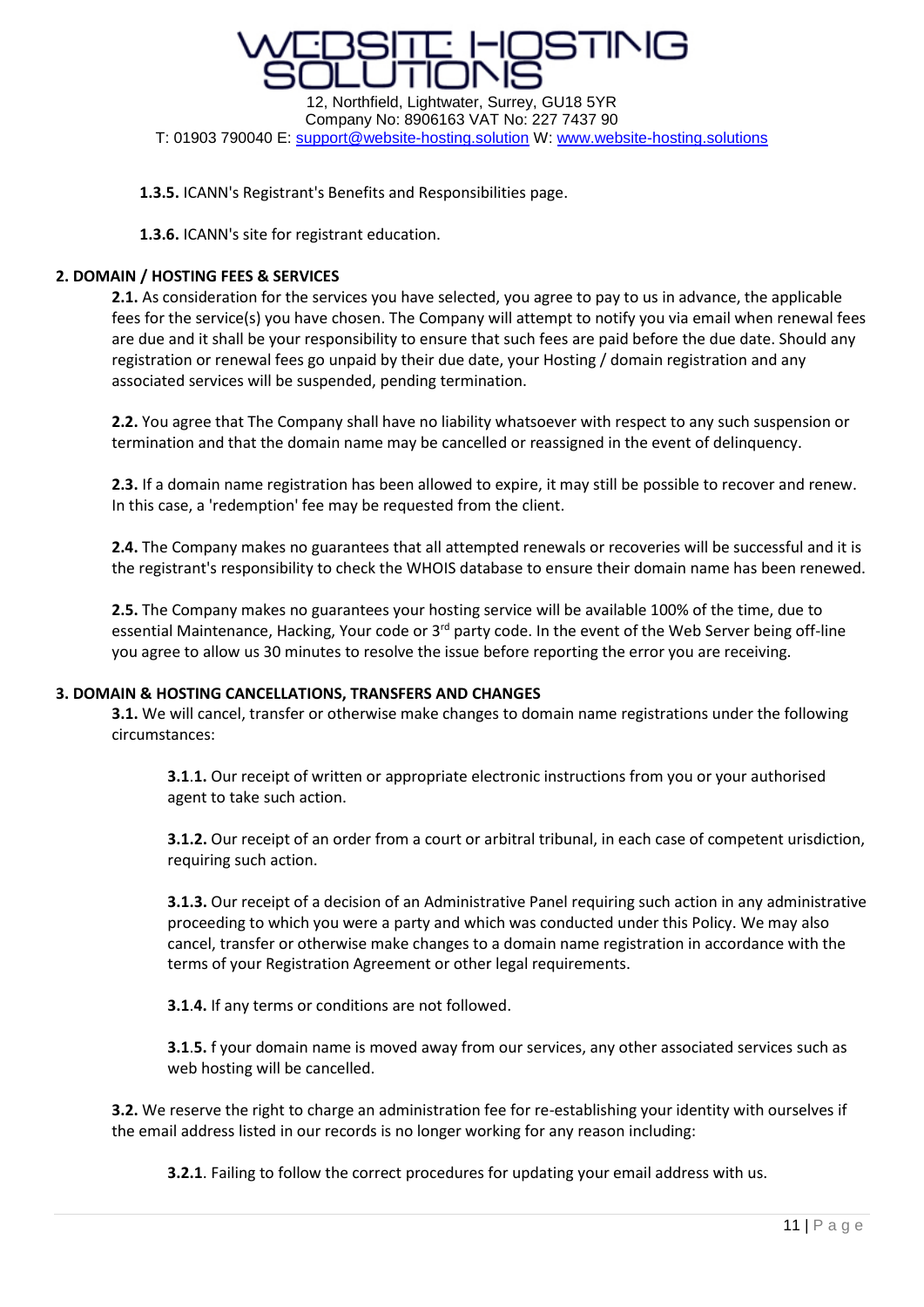

**3.2.2**. Your email address is on a suspended account.

**3.3.** Hosting fees are payable on an Annual basis from May 1<sup>st</sup> each year and are non-refundable.

#### **3.3.1. Annual Hosting Fees**

Failure to pay the Annual Hosting Invoice by the  $1<sup>st</sup>$  of May will result in the suspension of Hosting and associated Email services until the payment of such an invoice is received into the Companies bank account.

#### **3.3.2. Monthly Hosting Fees**

All Monthly Hosting fees must be paid by Direct Debit using the system defined by the Company. Failure to pay the Monthly Hosting Invoice will result in the suspension of Hosting and associated Email services until the payment of such an invoice is received into the Companies bank account.

#### **4. DOMAIN & HOSTING INFORMATION REQUIRED**

**4.1.** As part of the registration process, you are required to provide The Company with certain information and to update The Company promptly if the information changes in order for us to keep it current, complete and accurate. You are obliged to provide us with the following information:

**4.1**.**1.** The domain name being registered

**4.1.2**. The full name, postal address, e-mail address, and voice telephone number of the registrant (owner) contact for the domain

**4.1.3**. The full name, postal address, e-mail address, and voice telephone number of the administrative/billing contact for the domain

**4.1**.**4**. Any remark concerning the registered domain name that should appear in the Whois data

**4.1.5**. In the event of a Company Registration of a Domain name the full details of the Company that can be verified at UK Companies House for a '.uk' TLD or a '.com' TLD is required.

**4.2**.You acknowledge that providing inaccurate information or failing to update information promptly will constitute a material breach of these Terms & Conditions and will be a basis for cancellation of your domain name and/or web hosting services.

**4.3**.You agree and acknowledge that we will make domain name registration information you provide available to ICANN (The Internet Corporation for Assigned Names and Numbers), to registry administrators, and to other third parties as ICANN and applicable laws permit. Additionally, you acknowledge that ICANN may impose guidelines, limits and/or requirements that relate to the amount and type of information that The Company may or must make available to the public or to private entities.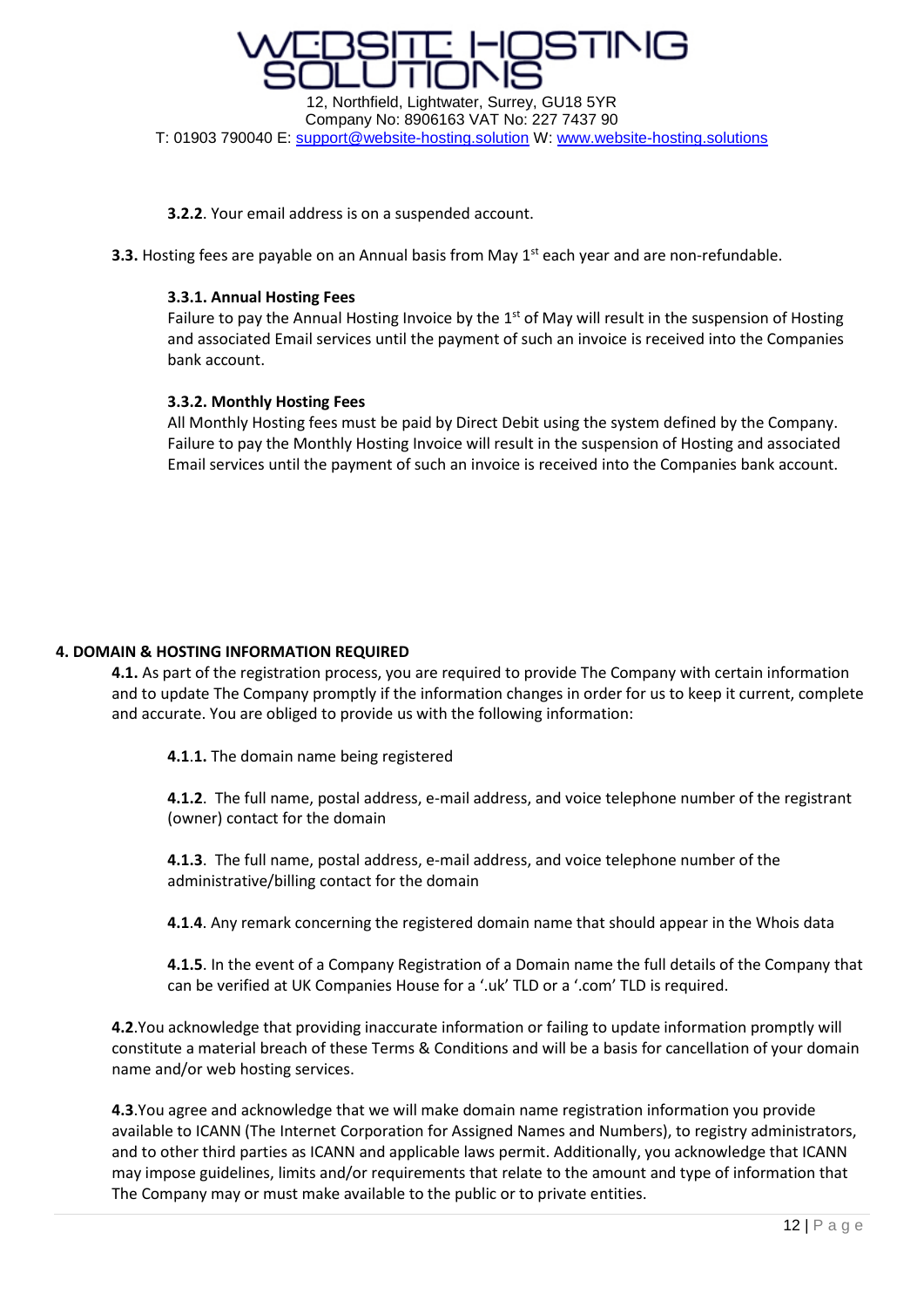

**4.4**.There may be circumstances in which we may be required by law to disclose personal information including (but not limited to) account history, use, and Internet Protocol (IP) addresses. Such requests may come from the police, Customs & Excise, or other regulatory bodies. If we are required to disclose any information by law, this will be strictly controlled and the disclosure will be made in accordance with current UK legislation. The Company will not otherwise disclose your information to any third party unless it is required to maintain your domain name.

#### **5. RIGHT OF REFUSAL**

**5.1**.We, in our sole discretion, reserve the right to refuse to register or reserve your chosen domain name or register you for other services within thirty (30) calendar days from receipt of your payment for such services. In the event we do not register or reserve your domain name or register you for other services, we agree to refund your applicable fee(s). You agree that we shall not be liable to you for loss or damages that may result from our refusal to register, reserve, or delete your domain name or register you for other services.

#### **6. USE POLICIES**

**6.1**.Your domain name may be suspended or cancelled in the event that you use the domain name to send unsolicited commercial advertisements in contradiction to either applicable laws or customary acceptable usage policies of the Internet, or if you use your domain name in connection with unlawful activity.

#### **7. AGENTS AND LICENCES**

**7.1**.You agree that you are nonetheless bound as a principal by all terms and conditions provided herein.

**7.2**.You agree that if you license or allow the use of your domain name and/or hosting account to a third party, you remain the domain name holder and remain responsible for all obligations under these Terms & Conditions.

#### **8. LIMITIATION OF LIABILITY**

- **8.1**. You agree that we will not be liable to you or any other person for any loss that may occur due to:-
	- **8.1**.**1.** any loss of registration of a domain name
	- **8.1.2**. the use of your domain name
	- **8.1.3**. access delays or access interruptions to the registration systems.

**8.1.4**.the non-delivery or miss-delivery of data between you and The Company, or between The Company and any applicable domain name registry.

**8.1.5**. events beyond the control of The Company or applicable domain name registry.

- **8.1.6**. the processing of this application.
- **8.1.7**. the processing of any modification to the record associated with your domain name.
- **8.1.8**. your failure to pay any fees hereunder.

**8.2**. Further, The Company will not be liable for any indirect, special, incidental or consequential damages of any kind (including lost profits) regardless of the form of action whether in contract, tort (including negligence) or otherwise. In no event shall The Company's maximum liability exceed the total amount paid by you to the Company for registration of your domain name during the prior 3 years.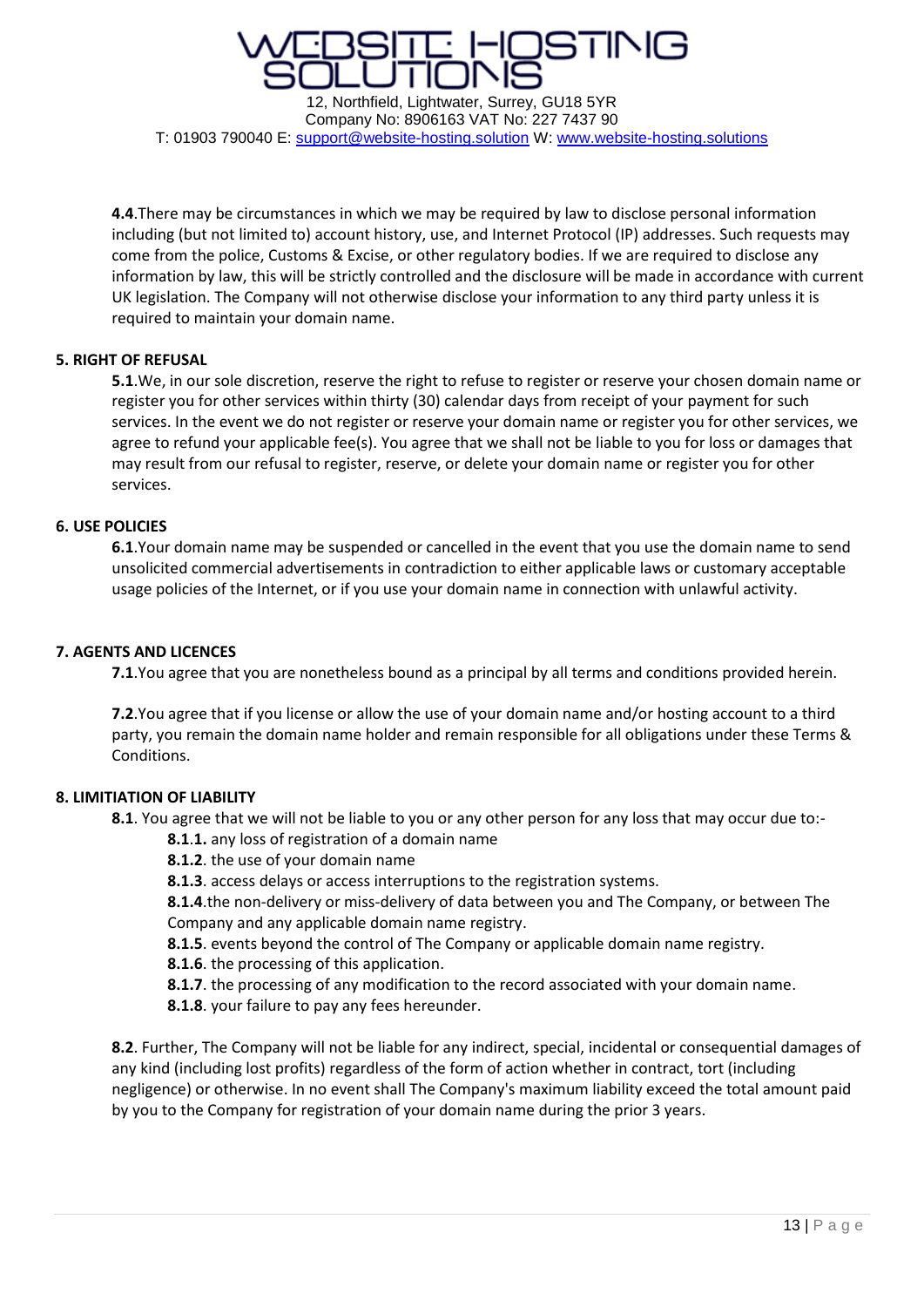### ISTING

12, Northfield, Lightwater, Surrey, GU18 5YR Company No: 8906163 VAT No: 227 7437 90 T: 01903 790040 E: [support@website-hosting.solution](mailto:support@website-hosting.solution) W: [www.website-hosting.solutions](http://www.website-hosting.solutions/)

**8.3**. You are responsible for the security and transmission of your own data and to notify us immediately of any known or suspected unauthorised use of your account or breach of security, including but not limited to loss, theft or unauthorised disclosure of your password or other security information. You agree that The Company will not be liable to you or any other person for financial losses due to a breakdown in security.

**8.4**. In the event that we are unable to contact a reseller account holder to pursue payment, we reserve the right to contact their customers to inform them of the situation. We also reserve the right to contact a resellers customers if they are 'abandoned' by the reseller account holder.

#### **9. REPRESENTATIONS AND WARRANTIES**

**9.1**.You represent and warrant that all information provided by you in connection with your registration is complete and accurate. The Company makes no representation or warranties of any kind in connection with these Terms & Conditions. The Company does not represent or warrant that registration of your domain name will immunise you from challenges to your domain name.

#### **10. ACCEPTABLE HOSTING USE POLICY**

**10.1**. All services may be used for lawful purposes only. The Company reserves the right to refuse to host or continue to host any material which The Company believes, in it's sole discretion is:

**10.1.1**. illegal, defamatory, threatening, obscene, vulgar, offensive, dangerous, menacing or are otherwise inappropriate;

- **10.1.2**. encouraging illegal activities;
- **10.1.3**. copied and/or being reproduced without permission;
- **10.1.4**. the subject of multiple complaints;
- **10.1.5**. the subject of a government complaint or investigation;
- **10.1.6**. promoting, encouraging, endorsing or making possible any form of gambling;
- **10.1.7**. offering Escrow services;
- **10.1.8**. material protected by trade secret and other statute;
- **10.1.9**. harmful or destructive to computers (e.g. sites designed to spread viruses); or

**10.1.10**. disrupting any service we provide to our other customers or the normal running of the server;

**10.1.12**. violates or threatens to violate the letter or spirit of this Agreement.

**10.2**. Pornography and sex-related merchandising are prohibited on all our servers. This includes sites that may infer sexual content, or that link to adult content elsewhere. This is also true for sites that promote any illegal activity or content that may be damaging to our servers or any other server on the internet. Links to such materials are also prohibited. We will be the sole arbiter as to what constitutes a violation of this provision.

**10.3**. It is forbidden to use our services as a "remote/off site backup" or a "filestore" solution. Our hosting accounts are designed for hosting web sites only. Accounts found hosting this material will be subject to cancellation without refund. It is forbidden to manipulate your account in order to host more sites than allowed by your hosting package.

**10.4**. We reserve the right to limit resources or disable any script or site that affects normal server operation without prior warning. CGI based message forums which use flat file databases are often found to use excessive server resources. Their use is not recommended and may be removed without notice. We do not allow the following scripts to be used with our hosting accounts:

**10.4.1.** Proxy scripts.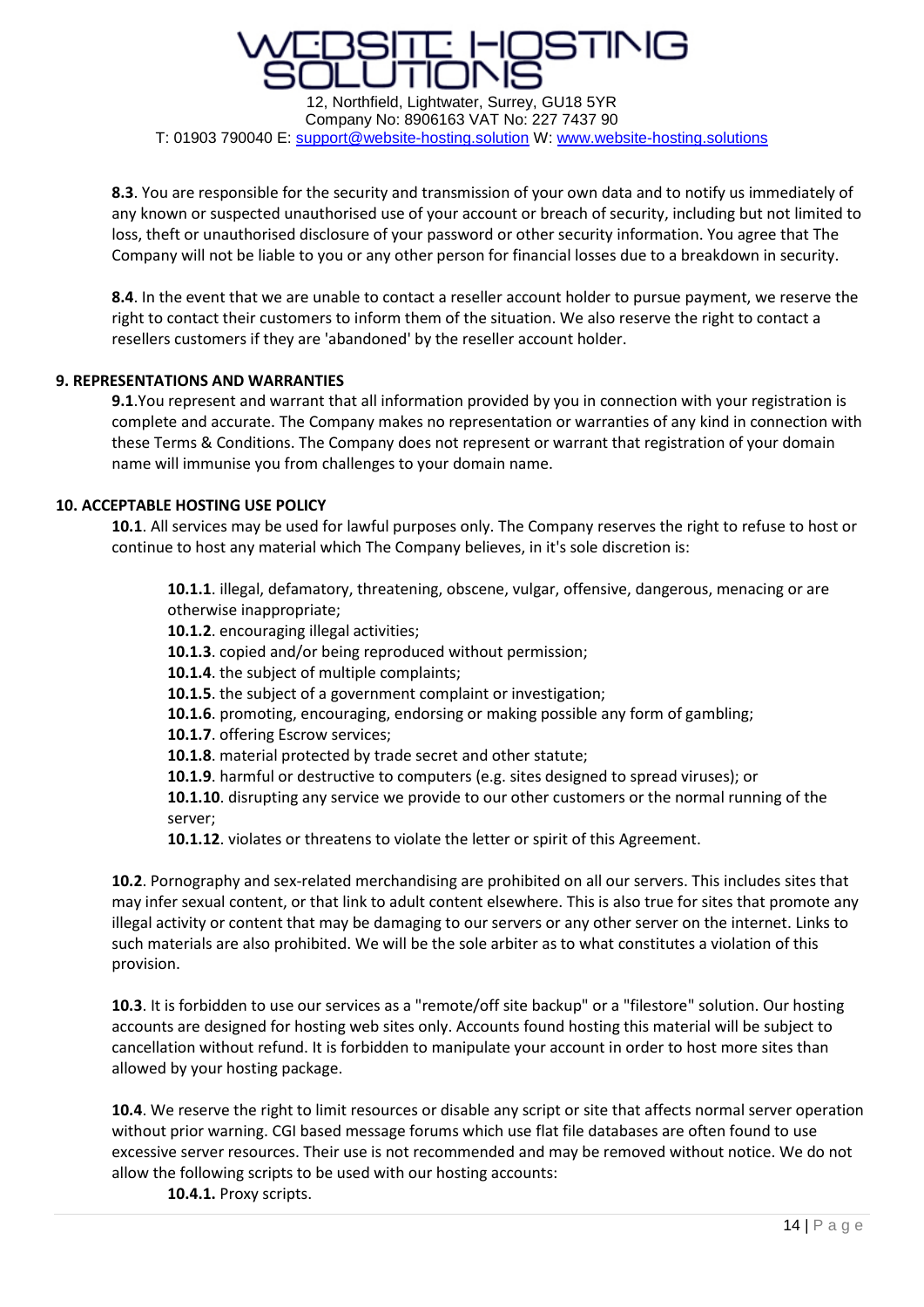### STINIC 12, Northfield, Lightwater, Surrey, GU18 5YR

Company No: 8906163 VAT No: 227 7437 90 T: 01903 790040 E: [support@website-hosting.solution](mailto:support@website-hosting.solution) W: [www.website-hosting.solutions](http://www.website-hosting.solutions/)

**10.4.2.** IRC scripts or chat room scripts of any form. **10.4.3.** Anonymizer. **10.4.4.** Bit Torrent trackers/servers. **10.4.5.** phpShell or any similar command line execution scripts. **10.4.6.** Any version of "Matt's FormMail" script (there are secure alternatives to this).

**10.5**. Our servers may not be the source, intermediary or destination address involved in the transmission of spam, flames, spoof email (email with forged headers), deliberate transmission of viruses or mail bombs. Your domain may not be referenced in spam or as the originator, intermediary or reply-to address in any of the above. We consider spam to be any unsolicited commercial message or mass unsolicited messages in the mediums of newsgroups and email. If you are found to have sent (or forwarded) spam then we may immediately, without warning, disable your account. The reporting of spam originating from our servers or network to an external network provider will result in immediate account termination without warning. We reserve the right to determine what violates this policy.

**10.6**. Any attempts to undermine or cause harm to any server is strictly prohibited. This includes attempting to access or monitor other accounts, scan, probe, overload, data-mine or test the vulnerability of a system or network.

**10.7**. We reserve the right to refuse to provide services, or to discontinue the provision of services, if you behave in an offensive manner (including without limit racial discrimination, sexual discrimination, threatening behaviour and verbal or physical abuse) to any staff member of The Company (including directors, officers, employees, shareholders, subcontractors and agents) or to any other Client or reseller of our services. We will not be required to make any refund in accordance with Section 2 of these terms and conditions.

**10.8**. When your account is closed, all files (including web pages and email etc.) will be deleted. Any violation may result in immediate deactivation of services without refund.

#### **11. NETWORK**

**11.1**. We reserve the right to copy any of your data for backup purposes, moving servers or testing in the event of a problem. Data stored on our servers is not guaranteed to be backed up. It is recommended that you keep an independent backup of your data stored on our server.

**11.2**. The volume of included data transfer (bandwidth) is limited, depending on the chosen package. If you reach the maximum bandwidth level allowed by the chosen package, your account will be suspended for the remainder of the month or until you upgrade.

**11.3**. The Company shall retain ownership and control of Internet Protocol addresses which may be assigned for your use. You will have no right to use that Internet Protocol address except as permitted by The Company. The Company reserves the right to change or remove any and all such Internet Protocol numbers and addresses, in its sole and absolute discretion.

**11.4**. A temporary address other than your domain name may be allocated to your site for testing purposes only. This address should not be used to forward, redirect or otherwise point a domain name to your site.

#### **12. INDEMNIFICATION**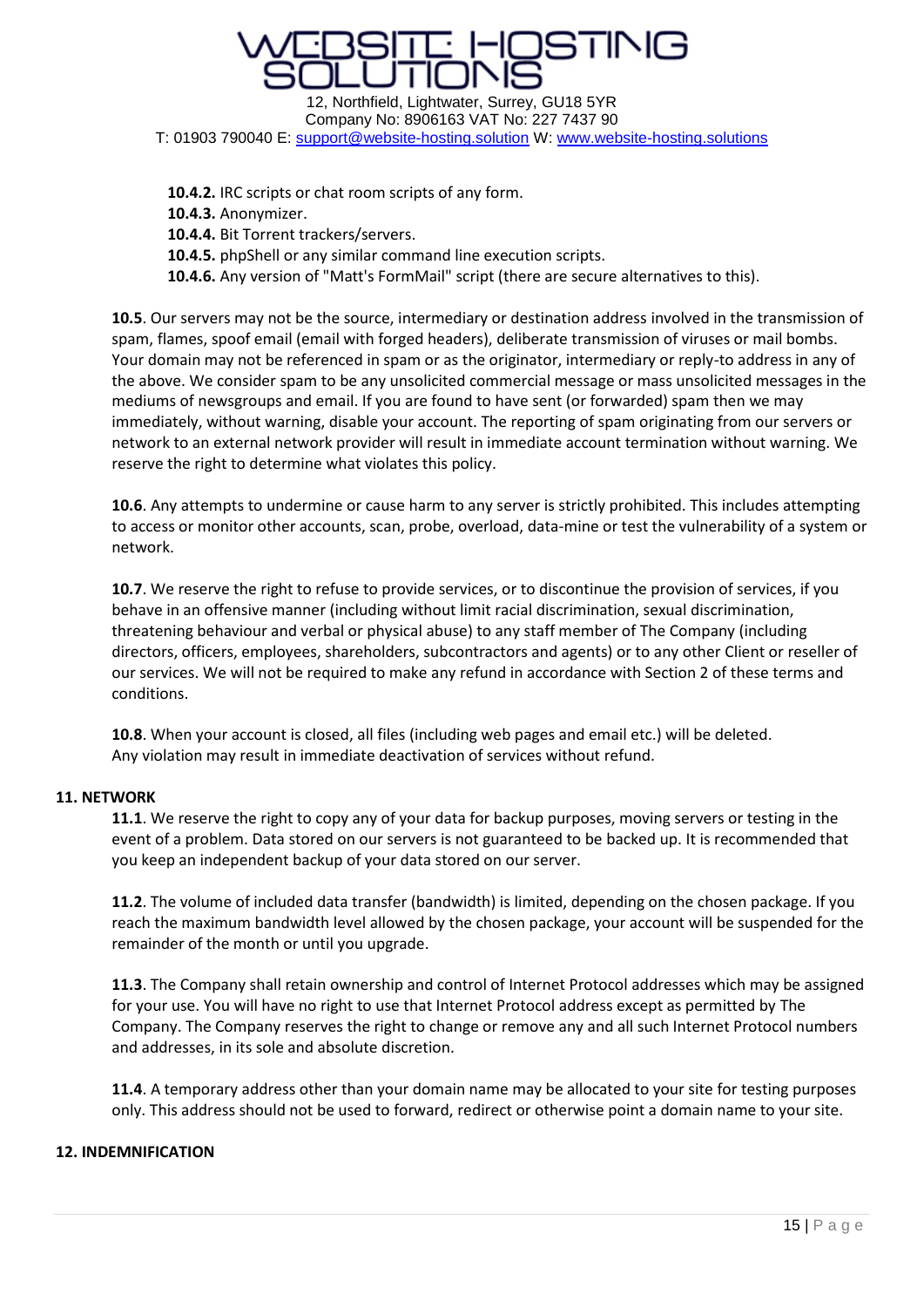## STINIC

12, Northfield, Lightwater, Surrey, GU18 5YR Company No: 8906163 VAT No: 227 7437 90 T: 01903 790040 E: [support@website-hosting.solution](mailto:support@website-hosting.solution) W: [www.website-hosting.solutions](http://www.website-hosting.solutions/)

**12.1**. The Client agrees to defend, indemnify, save and hold the Company harmless from any and all demands, liabilities, losses, costs and claims, including reasonable legal fees, asserted against the Company, its agents, its customers, officers and employees, that may arise or result from any service provided or performed or agreed to be performed or any product sold by Client, its agents, employees or assigns. The Client agrees to defend, indemnify and hold harmless the Company against liabilities arising out of the following:-

**12.1**.**1.** any injury to person or property caused by any products sold or otherwise distributed in connection with The Company's server.

**12.1**.**2.** any material supplied by Client infringing or allegedly infringing on the proprietary rights of a third party.

**12.1**.**3.** Copyright Violation.

#### **13. REFUSAL OF SERVICE**

**13.1**. We reserve the right to refuse or cancel service at our sole discretion at any time without notice. The Company will not be responsible for any damages your business may suffer. The Company makes no warranties of any kind, expressed or implied, for services we provide. The Company disclaims any warranty or merchantability or fitness for a particular purpose. This includes loss of data resulting from delays and any or all service interruptions caused by The Company and its employees. The Company reserves the right to change or update its policies without notice.

**13.2.** If any terms or conditions are not followed, this will result in grounds for immediate account deactivation without refund.

#### **14. GOVERNING LAW**

**14.1.** The contract shall be governed by English law, and you and The Company submit to the exclusive jurisdiction of the English Courts.

#### **15. BREACH AND REVOCATION**

**15.1.** You also agree that at such time as The Company receives a properly authenticated order from a court of competent jurisdiction, or arbitration award, requiring the revocation, suspension, transfer or modification of the domain name registration, The Company shall have the right in its sole discretion to revoke, suspend, transfer or otherwise modify a domain name registration.

#### **16. AGREEMENT**

**16.1.** These Terms & Conditions, together with all amendments or modifications to it, constitutes the complete and exclusive agreement between you and The Company, and supersedes and governs all prior proposals, terms & conditions or other communications.

**16.2.** Nothing contained in this Policy shall be construed as creating any agency, partnership or other form of joint enterprise between the parties. The failure of The Company to require your performance of any provision hereof shall not affect the right to require such performance thereafter; nor shall the waiver by The Company of a breach of any provision hereof be taken or held to be a waiver of the provision itself. In the event that any provision of these Terms & Conditions is deemed unenforceable or invalid, such unenforceability or invalidity shall not affect the remainder of these Terms & Conditions.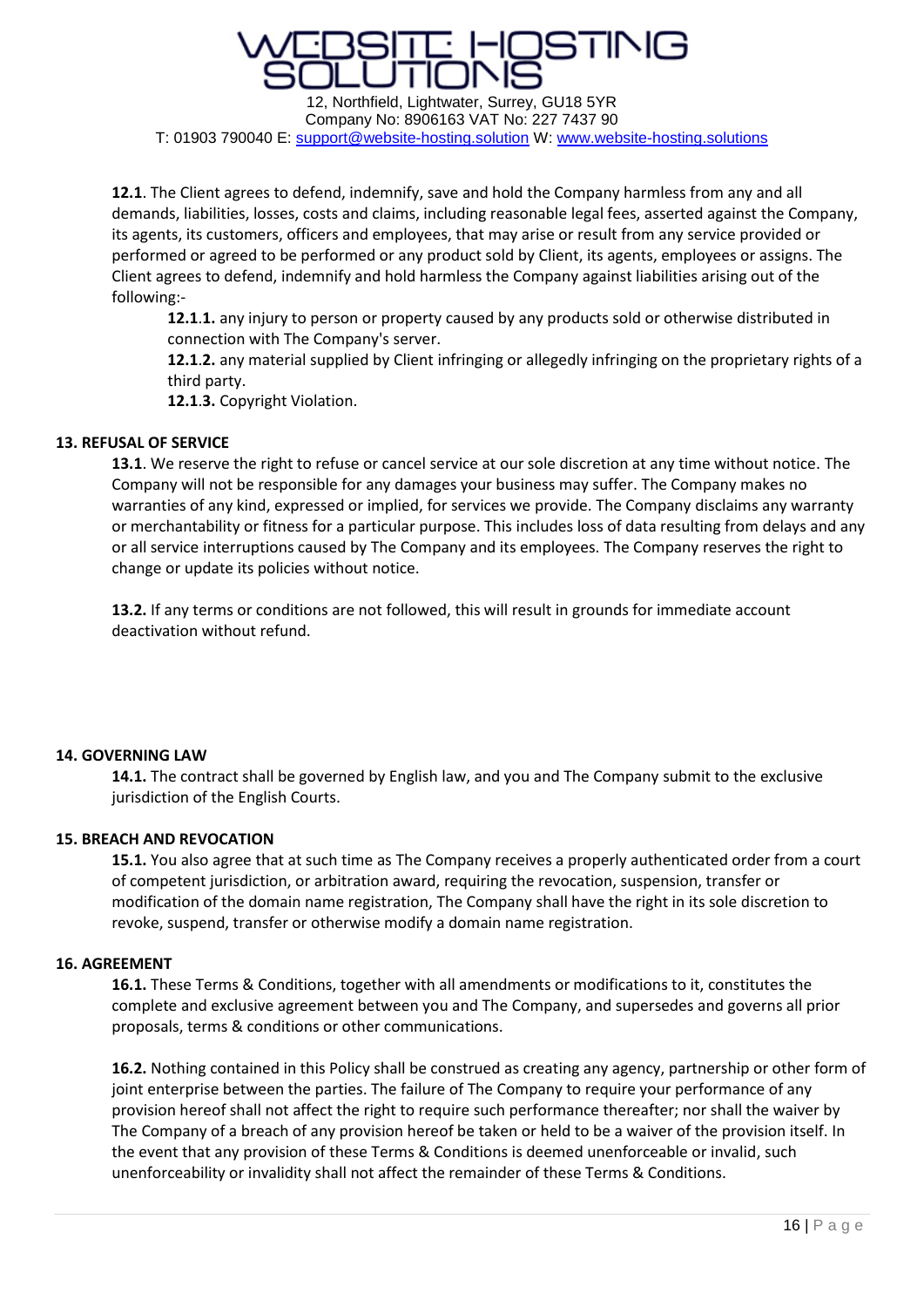

#### **17. AMENDMENT**

**17.1.** The Company reserves the right to amend, alter, or modify this agreement and our other policies and agreements at any time and in any manner. You agree that your continued use of the Service after the effective date of any such revision, amendment or modification will constitute your acceptance thereof and you shall thereafter be bound by the terms of this agreement, as revised, modified or amended. It is your responsibility to periodically check The Company's website for updates to this agreement.

#### **Website Hosting Solutions Ltd - Web Manager Terms & Conditions**

#### **1.0 INTRODUCTION**

**1.1** These Terms and Conditions shall be used in conjunction with the Company General Terms and Conditions above and relate to The Company **Web Manager** product set.

**1.2** The Company **Web Manager** Terms and Conditions apply where specific Terms and Conditions differ from the Company General Terms and Conditions.

**1.3** The Company shall provide the Company **Web Manager** Service to the client as summarised in any quotation.

**1.4** The Company **Web Manager** Service shall not be used as an Hours Bank for services outside of those contained within the Company Web Manager quotation.

#### **2.0 CHARGES**

**2.1** The client shall pay the monthly charges to the Company on the dates as specified in the quotation, plus VAT.

**2.**2 The client agrees to pay the Company by monthly standing order (Direct Debit to be introduced at a later phase).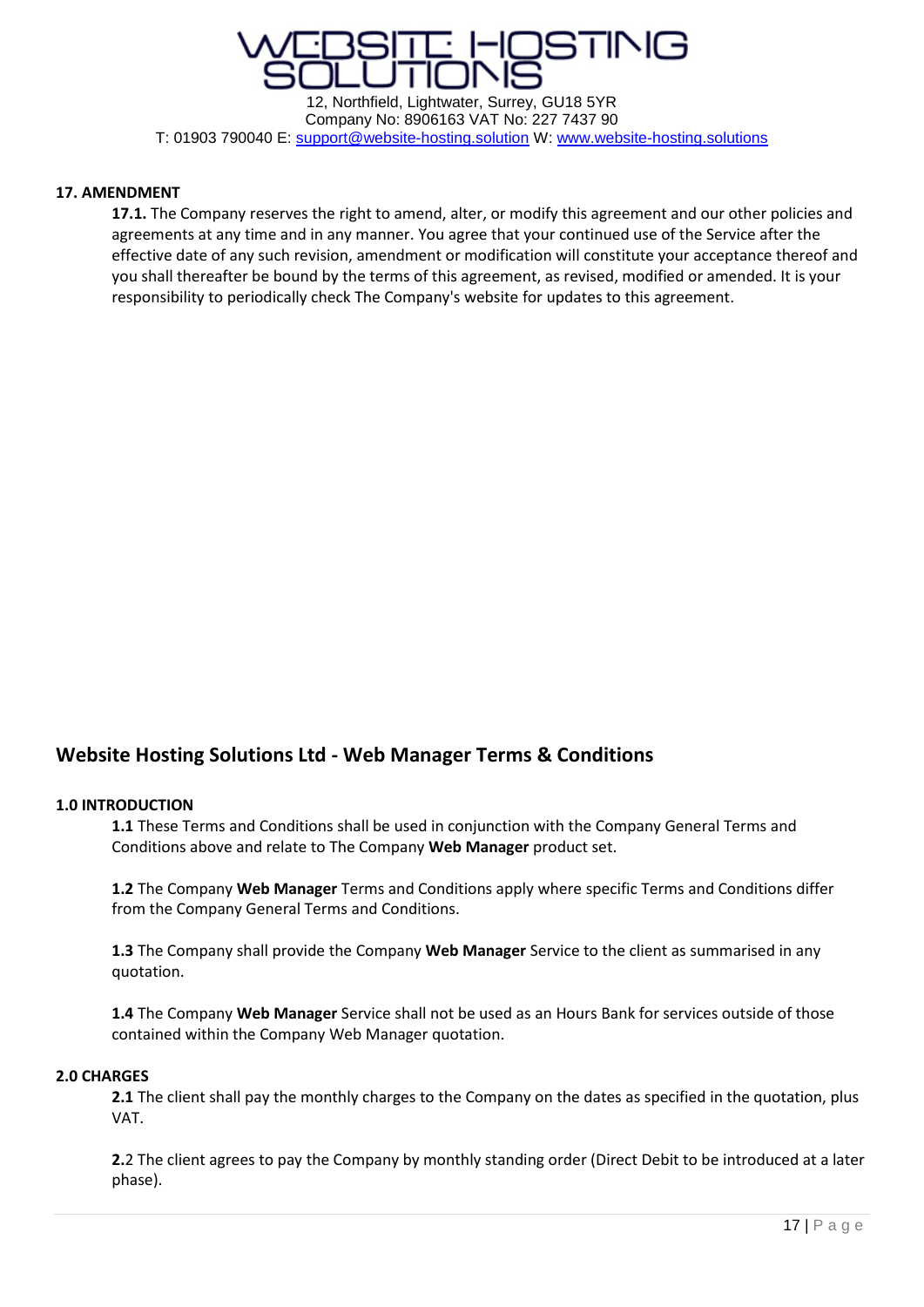

T: 01903 790040 E: [support@website-hosting.solution](mailto:support@website-hosting.solution) W: [www.website-hosting.solutions](http://www.website-hosting.solutions/)

**2.3** It is the client's responsibility to ensure payment is made to the Company's bank account on time and in line with the quotation.

**2.4** There shall be no mortgage of hours.

**2.5** Client requests to the Company for works exceeding banked hours shall be quoted for less the clients banked hours.

**2.6** The client agrees to pay the Company charges at the standard rate outside of contract.

#### **3.0 LATE PAYMENT**

**3.1** In the event that the client fails to comply with clauses 3.1 and 3.2, the Company shall be under no obligation to continue to provide the Company **Web Manager** service until the Company has received outstanding charges.

**3.2** Where charges are paid late:

- **3.2.1** The Company shall not be liable for failing to meet any pre agreed deadlines
- **3.2.2** The client defaults any previously banked hours and the account will be reset to zero.

#### **4.0 CONTRACT LENGTH**

**4.1** The contract length between both the Company and the client is as defined within the quotation.

**4.**2 The Company **Web Manager** contract lengths are for either 6 or 12 months.

**4.3** In the event that the client wishes to contract for longer than 12 months, the Company shall provide a proposal.

#### **5.0 CONTRACT RENEWAL**

**5.1** The client shall provide the Company 30 days or 1 calendar months notice to renew the contract.

**5.2** No notice given, the client will automatically default to an ongoing 6 monthly contract for the Company **Web Manager** Service.

**5.3** The Client shall give 30 days or 1 full calendar months notice to the Company should it not want to renew the Company **Web Manager** Service.

#### **6.0 USAGE**

**6.1** The Company shall monitor the client hours used on a monthly basis and reviewed with the client where necessary.

**6.2** The client can bank unused hours over the contract length to be used for other web development works.